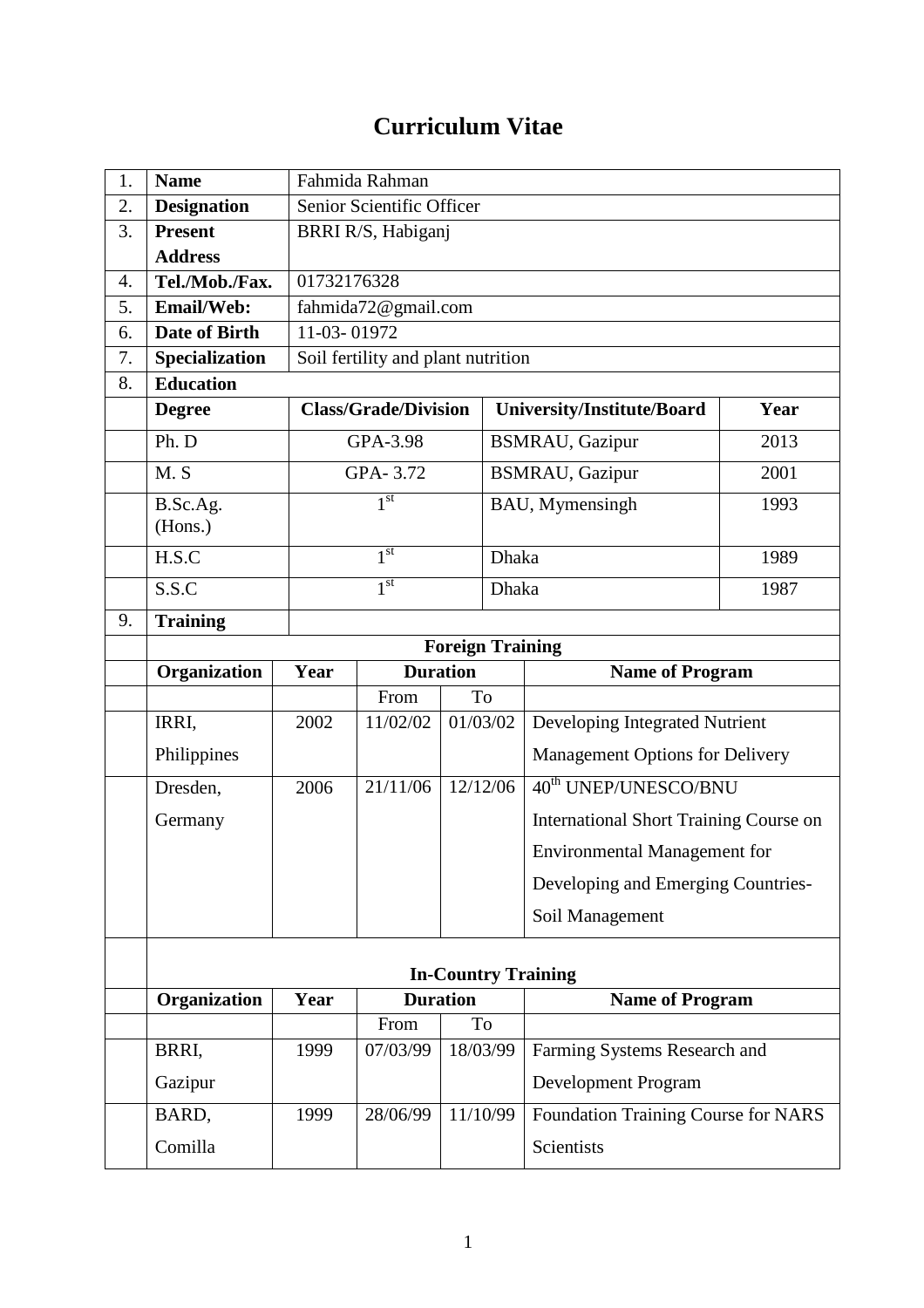|     | BRRI,                                                                     |                                                                                                                                                        | 2001                                                                            | 10/02/01                                        | 20/02/01 | Food and Nutrition security in                                           |
|-----|---------------------------------------------------------------------------|--------------------------------------------------------------------------------------------------------------------------------------------------------|---------------------------------------------------------------------------------|-------------------------------------------------|----------|--------------------------------------------------------------------------|
|     | Gazipur                                                                   |                                                                                                                                                        |                                                                                 |                                                 |          | Bangladesh                                                               |
|     | BRRI,                                                                     |                                                                                                                                                        | 2002                                                                            | 18/06/02                                        | 20/06/02 | <b>Breeder Seed Production and</b>                                       |
|     | Gazipur                                                                   |                                                                                                                                                        |                                                                                 |                                                 |          | Preservation Techniques in rice                                          |
|     | BRRI,                                                                     |                                                                                                                                                        | 2003                                                                            | 21/12/03                                        | 18/02/04 | Rice Production, Communication and                                       |
|     | Gazipur                                                                   |                                                                                                                                                        |                                                                                 |                                                 |          | <b>Office Management</b>                                                 |
|     | BARC,                                                                     |                                                                                                                                                        | 2005                                                                            | 06/06/05                                        | 09/06/05 | Management of problem Soil                                               |
|     | <b>Dhaka</b>                                                              |                                                                                                                                                        |                                                                                 |                                                 |          |                                                                          |
|     | BRRI,                                                                     |                                                                                                                                                        | 2006                                                                            | 19/03/06                                        | 23/03/06 | Hybrid rice development and seed                                         |
|     | Gazipur                                                                   |                                                                                                                                                        |                                                                                 |                                                 |          | production                                                               |
|     | BARC, Dhaka                                                               |                                                                                                                                                        | 2009                                                                            | 15/06/09                                        | 18/06/09 | Use of Manual For Fertilizer Analysis                                    |
|     | BARC, Dhaka                                                               |                                                                                                                                                        | 2009                                                                            | 09<br>/02/09                                    | 11/02/09 | Use of Fertilizer Recommendation<br>Guide                                |
| 10. |                                                                           |                                                                                                                                                        |                                                                                 | <b>Publication(s): (Heading &amp; PDF file)</b> |          |                                                                          |
|     | No.                                                                       | <b>National (Full length paper)</b>                                                                                                                    |                                                                                 |                                                 |          |                                                                          |
|     | 1.                                                                        |                                                                                                                                                        |                                                                                 |                                                 |          | Rahman, F. M.S.A. Talukder, A.T.M.S.Hossain, M.S. Islam and M.M.         |
|     |                                                                           | Rahman.2005.Effect of sowing time and population density on yield and                                                                                  |                                                                                 |                                                 |          |                                                                          |
|     |                                                                           | nutrientional qualities of garden pea. Int. J. Sustain. Agril. Tech.1 (6): 41-48.                                                                      |                                                                                 |                                                 |          |                                                                          |
|     | 2.                                                                        | Rahman, F., P.K.Saha, A.T.M. S. Hossain, M.S.A. Talukder and M.A.M.                                                                                    |                                                                                 |                                                 |          |                                                                          |
|     |                                                                           | Miah. 2008. Effect of integrated nutrient management on yield and economics                                                                            |                                                                                 |                                                 |          |                                                                          |
|     |                                                                           | in Bushbean-T.Aus - T. Aman Cropping pattern. Intl. J. Bio. Res. 4(2): 21-27.<br>Rahman, F., A.T.M. S. Hossain, M Akter and R. Khanam. 2009. Effect of |                                                                                 |                                                 |          |                                                                          |
|     | 3.                                                                        |                                                                                                                                                        |                                                                                 |                                                 |          |                                                                          |
|     |                                                                           | different aged poultry litter on growth, yield and economics of wetland boro<br>rice. Eco-friendly Agril. J. 2(11): 920-925.                           |                                                                                 |                                                 |          |                                                                          |
|     | 4.                                                                        | Rahman, F., A.T.M. S. Hossain and M R Islam. 2009. Nutrient and Heavy                                                                                  |                                                                                 |                                                 |          |                                                                          |
|     |                                                                           | metal contents in poultry litter. Bangladesh Rice J. 14 (1&2): 113-118.                                                                                |                                                                                 |                                                 |          |                                                                          |
|     | 5.                                                                        | Rahman, F., A.T.M. S. Hossain, P.K.Saha and M.A.M. Miah. 2009. Effect of                                                                               |                                                                                 |                                                 |          |                                                                          |
|     |                                                                           | integrated use of organic manure and chemical fertilizers on yield, nutrient                                                                           |                                                                                 |                                                 |          |                                                                          |
|     |                                                                           | uptake and nutrient balance in the Bushbean-T.Aus $-$ T. Aman Cropping                                                                                 |                                                                                 |                                                 |          |                                                                          |
|     |                                                                           | pattern. Bangladesh J. Agril. Res. 34 (1): 157-164.                                                                                                    |                                                                                 |                                                 |          |                                                                          |
|     | 6.                                                                        | Hossain, A.T.M.S., F. Rahman, M.S.A. Talukder and B.K. Sarkar.2005.<br>Evaluation of leaf color chart based N- fertilizer management for MV rice in    |                                                                                 |                                                 |          |                                                                          |
|     |                                                                           | Faridpur region. Int. J. Sustain. Agril. Tech.1 (3): 11-19.                                                                                            |                                                                                 |                                                 |          |                                                                          |
|     | 7.                                                                        | Hossain, A.T.M.S., M.A. Saleque, F. Rahman, M.K. Uddin and S.K.Zaman.                                                                                  |                                                                                 |                                                 |          |                                                                          |
|     |                                                                           | 2005. Carbon and nitrogen in rice soil after long term fertilizer and manure                                                                           |                                                                                 |                                                 |          |                                                                          |
|     |                                                                           |                                                                                                                                                        |                                                                                 |                                                 |          | management. Int. J. Sustain. Agril. Tech. 1 (3): 29-37.                  |
|     | 8.                                                                        |                                                                                                                                                        |                                                                                 |                                                 |          | Hossain, A.T.M.S., F. Rahman, P.K. Saha and A.R.M. Solaiman.2010. Effect |
|     |                                                                           |                                                                                                                                                        | of different aged poultry litter on the yield and nutrient balance in boro rice |                                                 |          |                                                                          |
|     |                                                                           |                                                                                                                                                        | cultivation. Bangladesh J. of Agril. Res.35 (3):497-505.                        |                                                 |          |                                                                          |
|     | Hossain, A.T.M.S., F. Rahman, G.M. Panaullah and M.A. Saleque.2013.<br>9. |                                                                                                                                                        |                                                                                 |                                                 |          |                                                                          |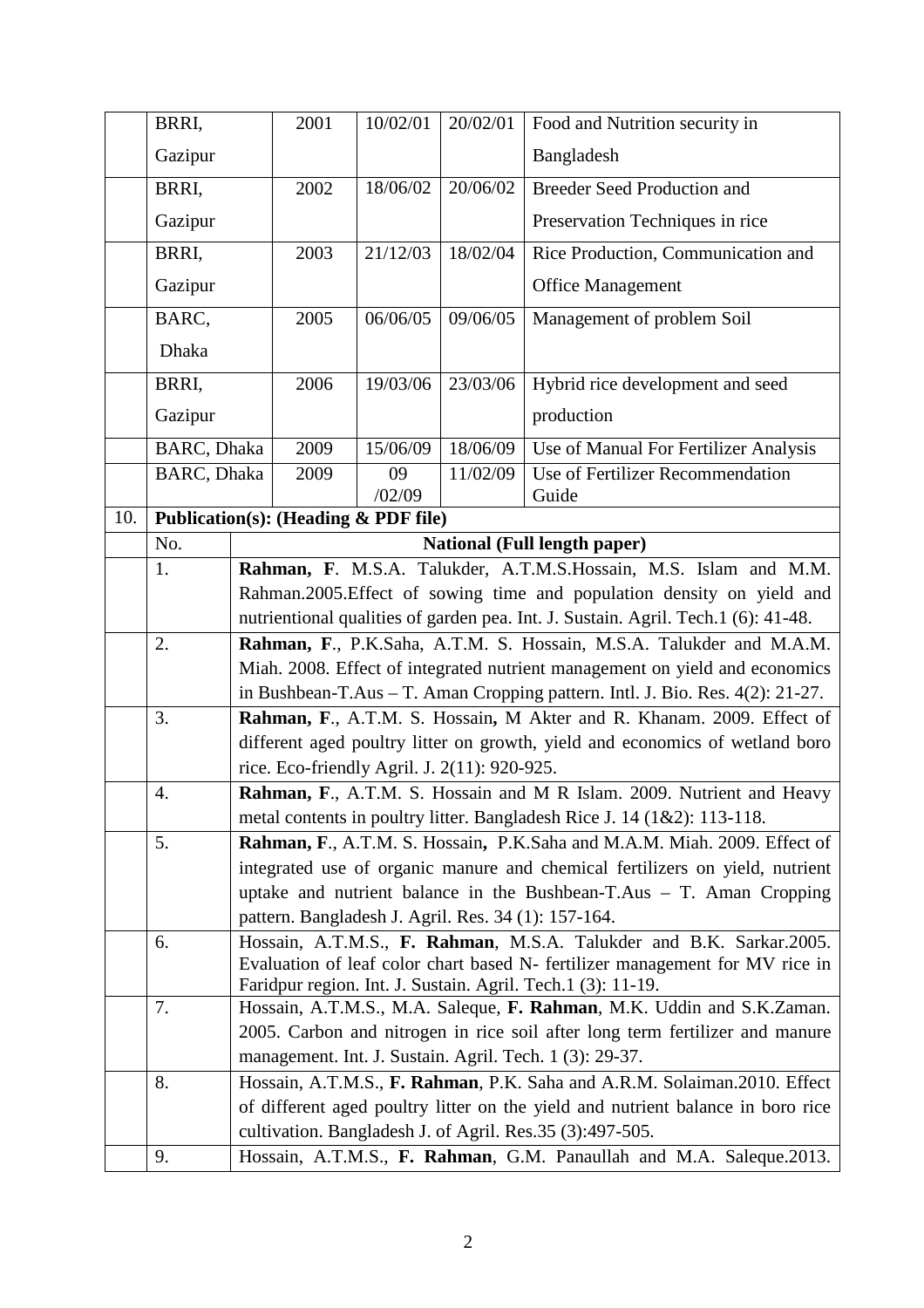|                |                   | Fertilizer management for wheat crop in the Himalayan Piedmont soil.                      |                                                                  |                                                    |                                                                                              |  |  |
|----------------|-------------------|-------------------------------------------------------------------------------------------|------------------------------------------------------------------|----------------------------------------------------|----------------------------------------------------------------------------------------------|--|--|
|                |                   | Bangladesh J. of Agril. Res.38 (2):241-246.                                               |                                                                  |                                                    |                                                                                              |  |  |
|                | 10.               | Saha, P. K., M.A.M. Miah, A.T.M. S. Hossain, F. Rahman and M.A. Saleque.                  |                                                                  |                                                    |                                                                                              |  |  |
|                |                   | 2009. Contribution of rice straw to potassium supply in rice -fallow- rice                |                                                                  |                                                    |                                                                                              |  |  |
|                |                   | cropping pattern. Bangladesh J. of Agril. Res.34 (4): 633-643.                            |                                                                  |                                                    |                                                                                              |  |  |
|                | 11.               | Islam, M. Sh., F.Rahman and A.T.M. S. Hossain. 2011. Effect of NPK                        |                                                                  |                                                    |                                                                                              |  |  |
|                |                   |                                                                                           | Briquette on Rice (Oryza sativa) in Tidal Flooded Ecosystem. The |                                                    |                                                                                              |  |  |
|                |                   | Agriculturists.9 (1 and 2): 37-43.                                                        |                                                                  |                                                    |                                                                                              |  |  |
|                | 12.               | M.S.A., F. Rahman, M.S.Islam<br>Talukder,<br>M.M.<br>Hossain.<br>and                      |                                                                  |                                                    |                                                                                              |  |  |
|                |                   |                                                                                           |                                                                  |                                                    | 2005. Potentiality of seed production in some stem amaranthus (Amaranthus                    |  |  |
|                |                   |                                                                                           |                                                                  |                                                    | <i>tricolour</i> L.) cultivars at different plant spacing in kharif season. Int. J. Sustain. |  |  |
|                |                   |                                                                                           | Agril. Tech.3 (2): 1-6                                           |                                                    |                                                                                              |  |  |
|                | 13.               |                                                                                           |                                                                  |                                                    | Kabir, M.H., A. Saha, I.U. Mollah, M.S. Kabir and F. Rahman. 2008. Effect                    |  |  |
|                |                   |                                                                                           |                                                                  |                                                    | of crop establishment methods and weed management practices on the                           |  |  |
|                |                   |                                                                                           |                                                                  |                                                    | productivity of boro rice in lowland ecosystem. Intl. J. Bio. Res. $5(2)$ : 42-51            |  |  |
|                |                   |                                                                                           |                                                                  | <b>Books/Leaf let/Poster</b>                       |                                                                                              |  |  |
|                | 1.                |                                                                                           |                                                                  |                                                    | Miah, M.A.M., M.R. Islam, U.A. Naher, A.T.M.S.Hossain, F.Rahman and                          |  |  |
|                |                   |                                                                                           |                                                                  |                                                    | H.M. Khaled. 2005. Nutrient deficiency symptoms in rice plants and its                       |  |  |
|                |                   |                                                                                           | Farm gate, Dhaka.                                                |                                                    | remedies. Soil science division, BRRI, Gazipur and SFFP project, Khamarbari,                 |  |  |
|                |                   |                                                                                           |                                                                  | <b>Seminar and Abstract</b>                        |                                                                                              |  |  |
|                | 1.                |                                                                                           |                                                                  |                                                    | Rahman.F., U.A. Naher, A.T.M. S. Hossain, M.A. Saleque and M.A.M.                            |  |  |
|                |                   | Miah.2005. Changes in humic acid type in cowdung and poultry manure                       |                                                                  |                                                    |                                                                                              |  |  |
|                |                   | amended wetland soils. Abstract has been received for the 9 <sup>th</sup> international   |                                                                  |                                                    |                                                                                              |  |  |
|                |                   | symposium on Biogeochemistry of wetlands. 20-23 March 2005, Louisiana,                    |                                                                  |                                                    |                                                                                              |  |  |
|                | 2.                | USA.<br>Hossain, A.T.M.S., F.Rahman, M.A.M.Miah and A.R.M. Solaiman.2008.                 |                                                                  |                                                    |                                                                                              |  |  |
|                |                   | Decomposition time of poultry litter and its effect on wetland rice. Paper                |                                                                  |                                                    |                                                                                              |  |  |
|                |                   |                                                                                           |                                                                  | presented at BRRI Thursday Seminar, 19 June, 2008. |                                                                                              |  |  |
|                | 3.                |                                                                                           |                                                                  |                                                    | Saha. P. K., A. T. M. S. Hossain, F. Rahman, M.A. Saleque and M. A. M.                       |  |  |
|                |                   |                                                                                           |                                                                  |                                                    | Miah.2003.Integrated nutrient management for rice based cropping system.                     |  |  |
| 11.            | Award             | Paper presented at BRRI Thursday Seminar, 25 September, 2003.                             |                                                                  |                                                    |                                                                                              |  |  |
|                | (if any)          | <b>Outstanding performance</b>                                                            |                                                                  |                                                    |                                                                                              |  |  |
|                | 1.                |                                                                                           |                                                                  |                                                    |                                                                                              |  |  |
| 12.            | <b>Employment</b> | Stood $1st$ in the foundation training course (1st batch of NARS scientists)              |                                                                  |                                                    |                                                                                              |  |  |
|                |                   | <b>Duration</b><br>Institute/<br><b>Designation</b><br><b>Responsibility/Duties/Field</b> |                                                                  |                                                    |                                                                                              |  |  |
|                |                   |                                                                                           | Organization                                                     |                                                    |                                                                                              |  |  |
| 1.             | Senior Scientific |                                                                                           | BRRI R/S,                                                        | 15-02-2015 to                                      | Improved rice based farming                                                                  |  |  |
|                | Officer           |                                                                                           | Habiganj                                                         | date                                               | system for better livelihoods.                                                               |  |  |
| $\overline{2}$ | Senior Scientific |                                                                                           | Soil Science                                                     | 17--05-2009                                        | Carbon sequestration in soils of                                                             |  |  |
|                | Officer           |                                                                                           | Division,                                                        | to 14-02-15                                        | Bangladesh for increasing rice                                                               |  |  |
|                |                   |                                                                                           | <b>BRRI</b> , Gazipur                                            |                                                    | yield                                                                                        |  |  |
| 3              | Scientific        |                                                                                           | Soil Science                                                     | 08-02-2001 to                                      | Soil fertility management for                                                                |  |  |
|                | Officer           |                                                                                           | Division,                                                        | 16-05 2009                                         | sustainable rice production                                                                  |  |  |